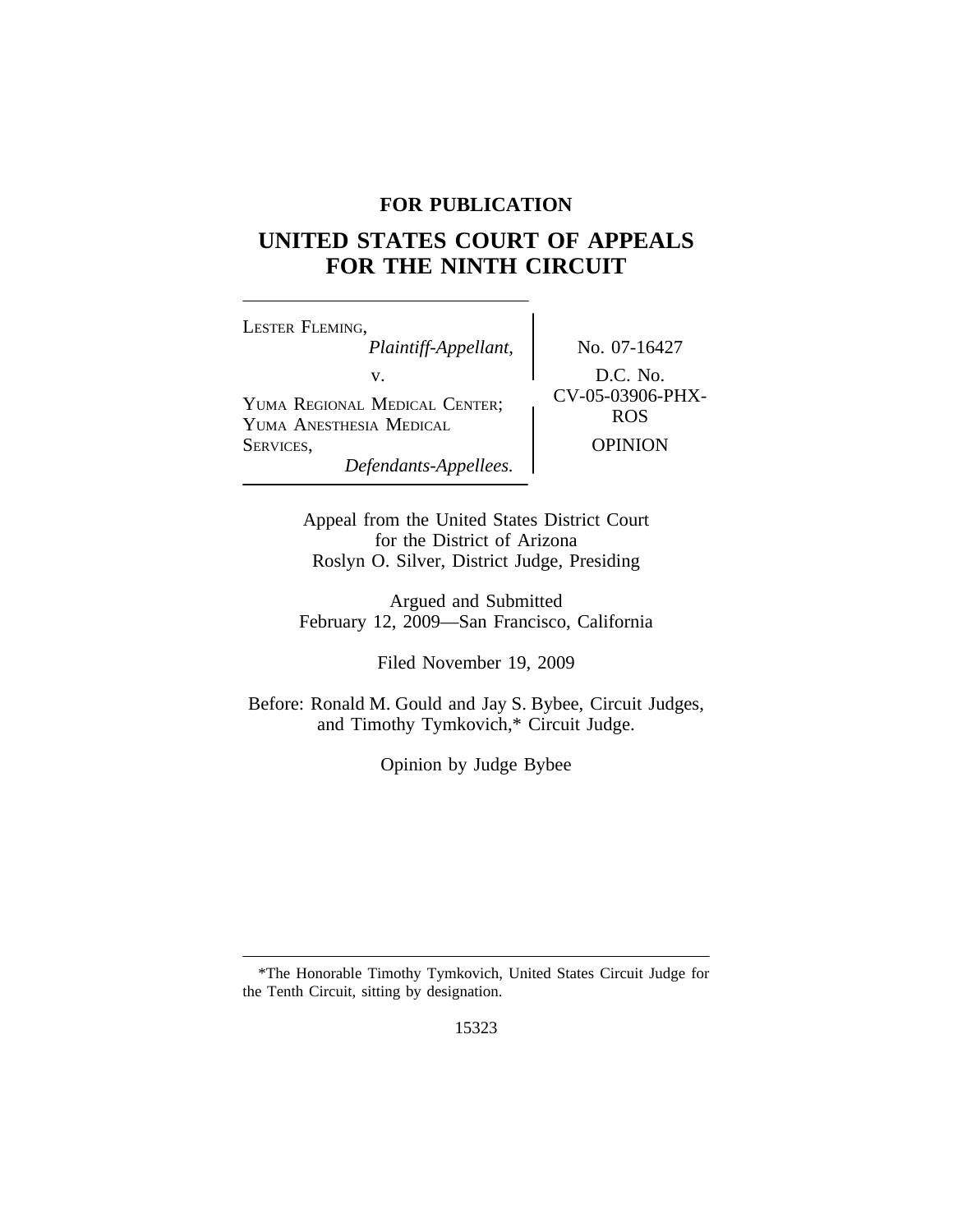#### **COUNSEL**

Stanley Lubin (argued), Lubin & Enoch, P.C., Phoenix, Arizona; Stephanie M. Marnin, Outten & Golden, L.L.P., Stamford, Connecticut, for the plaintiff-appellant.

Sandra J. Creta, Quarles & Brady L.L.P., Phoenix, Arizona, for the defendants-appellees.

#### **OPINION**

BYBEE, Circuit Judge:

This case presents a question of first impression in our court: Does § 504 of the Rehabilitation Act, 29 U.S.C. § 794, extend to a claim of discrimination brought by an independent contractor? In order to answer that question, we must decide whether § 504(d), which refers to "the standards applied under title I of the Americans with Disabilities Act . . . as such sections relate to employment," incorporates Title I literally or selectively. If Title I is incorporated literally, then the Rehabilitation Act is limited by the ADA and only covers employer-employee relationships in the workplace; if selectively, then the Rehabilitation Act covers all individuals "subject to discrimination under any program or activity receiving Federal financial assistance," who may bring an employment discrimination claim based on the standards found in the ADA. 29 U.S.C. § 504(a). The Sixth and Eighth Circuits have concluded that Title I is incorporated literally, *Wojewski v. Rapid City Reg'l Hosp.*, 450 F.3d 338 (8th Cir. 2006); *Hiler v. Brown*, 177 F.3d 542 (6th Cir. 1999), while the Tenth Circuit has concluded that Title I is incorporated selectively. *Schrader v. Ray*, 296 F.3d 968 (10th Cir. 2002). We agree with the Tenth Circuit, and conclude that § 504 incorporates the "standards" of Title I of the ADA for proving when discrimination in the workplace is actionable, but not Title I *in*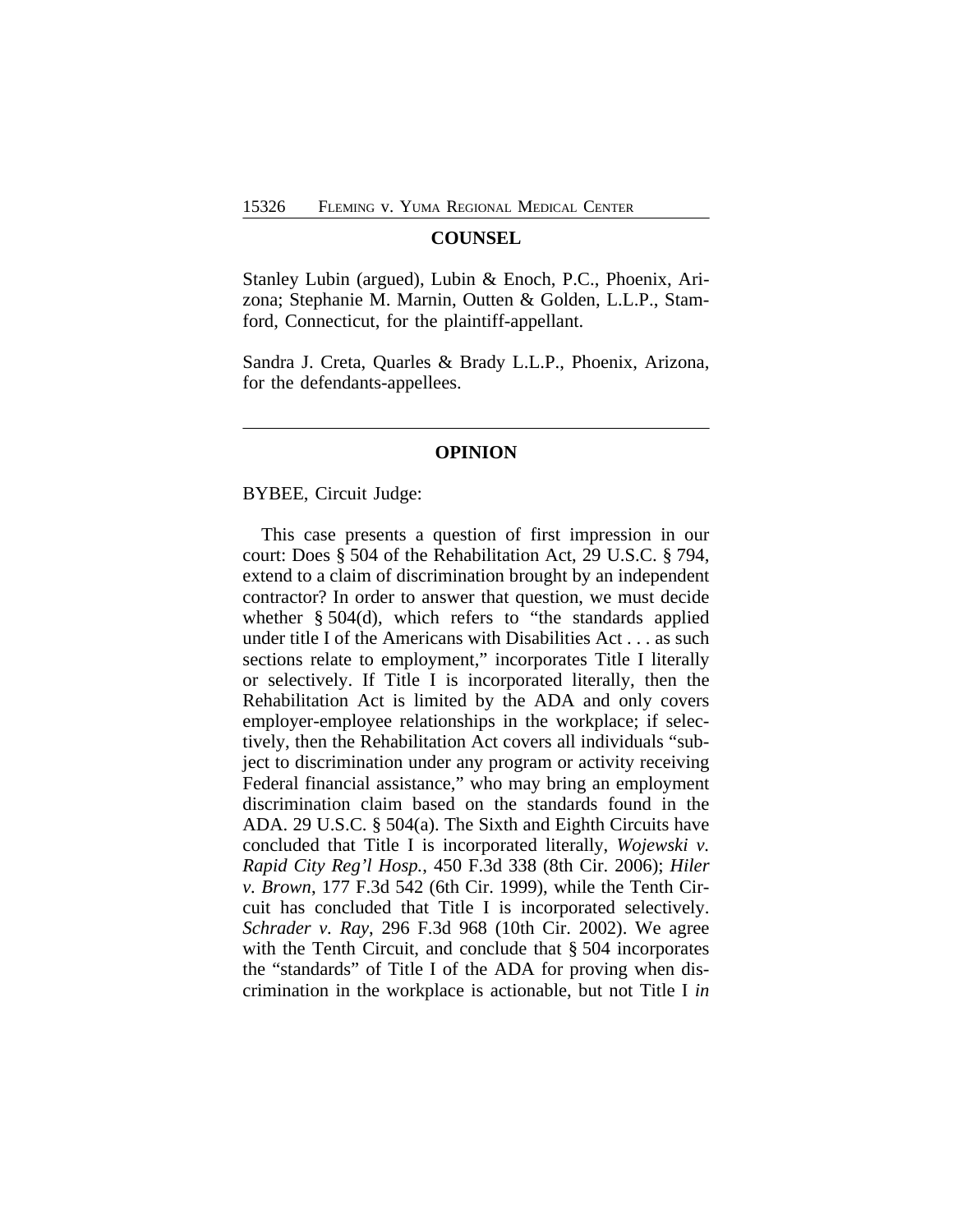*toto*, and therefore the Rehabilitation Act covers discrimination claims by an independent contractor. Accordingly, we reverse the judgment of the district court.

I

For purposes of this appeal, the facts of this case are simple and not contested. Dr. Lester Fleming is an anesthesiologist who suffers from sickle cell anemia. In 2005, Fleming applied for a position as an anesthesiologist at the Yuma Regional Medical Center ("Yuma"). Upon learning of Fleming's sickle cell anemia, Yuma told him that it would not be able to accommodate his operating room and call schedules. Fleming declined to accept this condition of employment, effectively cancelling the contract.

Fleming brought suit against Yuma**<sup>1</sup>** for breach of his employment contract and employment discrimination in violation of § 504 of the Rehabilitation Act. The district court granted summary judgment in Yuma's favor, ruling that (1) Fleming was an independent contractor, and that (2) independent contractors are not protected by the Rehabilitation Act. Fleming appeals the ruling that the Rehabilitation Act does not apply to independent contractors; he does not, however, appeal the district court's finding that he is an independent contractor.**<sup>2</sup>**

**[1]** The Rehabilitation Act of 1973, 29 U.S.C. § 701 *et seq.*, was the "first major federal statute designed to protect the

**<sup>1</sup>**Fleming also brought suit against Yuma Anesthesia Medical Services ("YAMS"). The distinction between Yuma and YAMS is not relevant for the purposes of this appeal. We therefore will refer to the defendants collectively as "Yuma."

**<sup>2</sup>**We review a district court's grant of summary judgment *de novo*. *United States v. City of Tacoma*, 332 F.3d 574, 578 (9th Cir. 2003).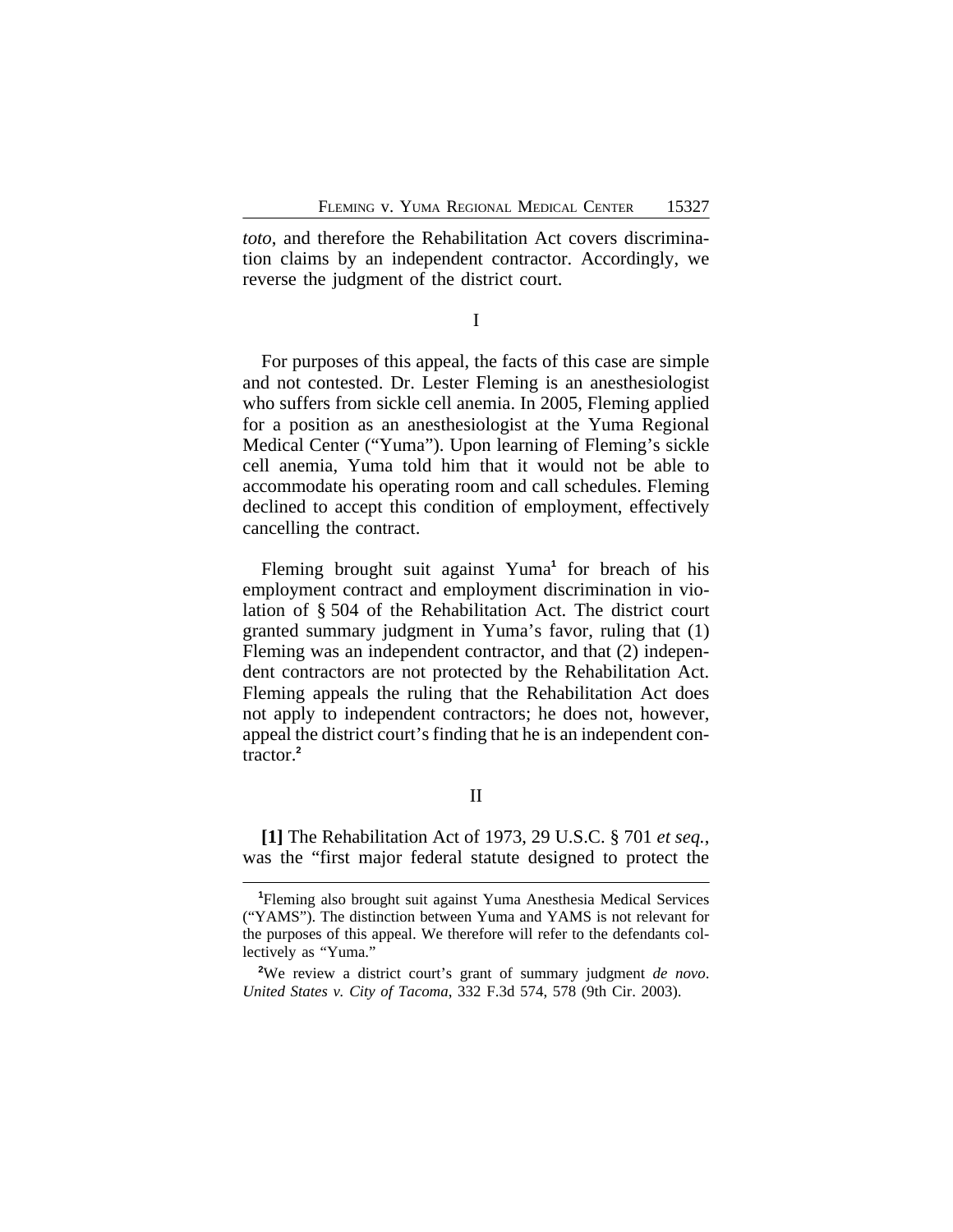rights of . . . the handicapped people of this country." *Smith v. Barton*, 914 F.2d 1330, 1338 (9th Cir. 1990); *see also Consol. Rail Corp. v. Darrone*, 465 U.S. 624, 626 (1984) (describing the Act as "a comprehensive federal program aimed at improving the lot of the handicapped"). Section 504 creates a private right of action for individuals subjected to disability discrimination by any program or activity receiving federal financial assistance, *Kling v. Los Angeles County*, 633 F.2d 876, 878 (9th Cir. 1980), including employment discrimination in such programs, *Consol. Rail*, 465 U.S. at 632; *Boyd v. U.S. Postal Serv.*, 752 F.2d 410, 413 (9th Cir. 1985). It provides that "[n]o otherwise qualified individual with a disability . . . shall, solely by reason of her or his disability, be excluded from the participation in, be denied the benefits of, or be subjected to discrimination under any program or activity receiving Federal financial assistance." 29 U.S.C. § 794(a). The Rehabilitation Act broadly defines "program or activity" to include "all of the operations of— . . . an entire corporation, partnership, or other private organization, or an entire sole proprietorship" if the entity as a whole receives federal assistance or if the entity "is principally engaged in the business of providing education, health care, housing, social services, or parks and recreation," and various other services. 29 U.S.C. § 794(b)(3)(A).

**[2]** The Rehabilitation Act, as amended, incorporates various standards and remedies from other civil rights laws. Most important for our case, § 504(d) provides that "[t]he standards used to determine whether this section has been violated in a complaint alleging employment discrimination under this section shall be the standards applied under title I of the Americans with Disabilities Act . . . as such sections relate to employment." 29 U.S.C. § 794(d). *See* 42 U.S.C. §§ 12111- 17, 12201-04, 12210. Title I of the ADA defines key terms in the act, § 12111, defines discrimination in the workplace, § 12112, provides for defenses and limitations for employees using illegal drugs or alcohol, §§ 12113-14, 12210, and commits enforcement to the Equal Opportunity Employment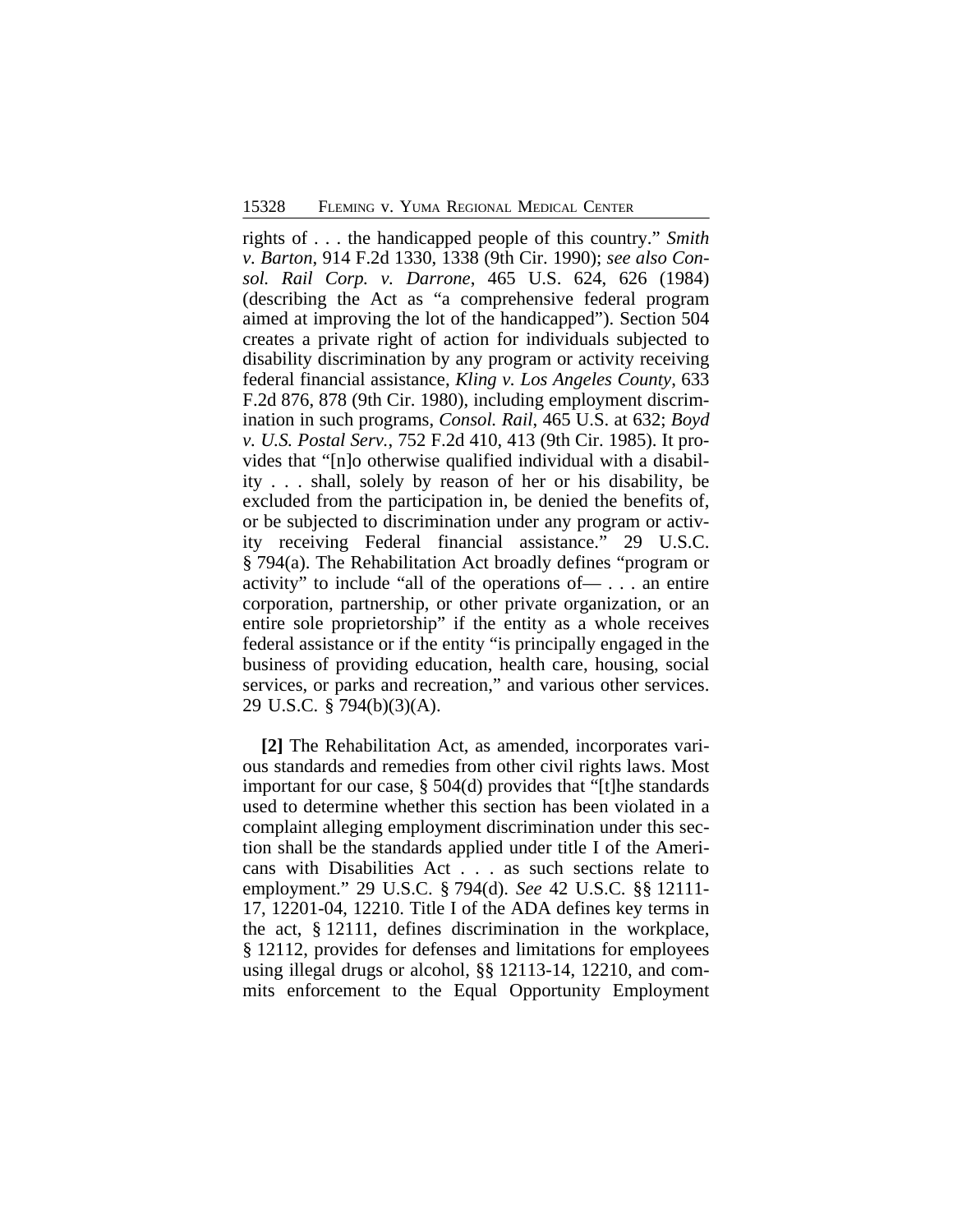Commission and the Attorney General, § 12117. Although we have not addressed the question, other circuits have held that independent contractors are not covered by Title I. *Aberman v. J. Abouchor & Sons, Inc.*, 160 F.3d 1148, 1150 (7th Cir. 1998); *Johnson v. City of Saline*, 151 F.3d 564, 567-69 (6th Cir. 1998); *Birchem v. Knights of Columbus*, 116 F.3d 310, 312-13 (8th Cir. 1997).

**[3]** The issue before us is whether Dr. Fleming, as an independent contractor, may maintain suit against Yuma based on § 504 of the Rehabilitation Act. Fleming urges us to read § 504(d) to mean that "[t]he *standards*" of Title I of the ADA —and not Title I itself—should be "used to determine whether this section has been violated in a complaint alleging employment discrimination." 29 U.S.C. § 794(d) (emphasis added). Relying on the Tenth Circuit's opinion in *Schrader*, Dr. Fleming would have us hold that § 504 does not literally incorporate Title I of the ADA and, therefore, "§ 504(d) addresses only the substantive standards for determining *what* conduct violates the Rehabilitation Act, not the definition of *who* is covered." *Schrader*, 296 F.3d at 972.

Yuma, not surprisingly, offers a different view. It would have us hold that § 504(d) incorporates Title I of the ADA *in toto*, including any limitations found in those provisions. Relying on decisions from the Sixth and Eighth Circuits, Yuma argues that "the focus of the Rehabilitation Act is upon providing remedies for individuals who are employees" and therefore the Rehabilitation Act, like Title I of the ADA, "requires an employee-employer relationship." *Wojewski*, 450 F.3d at 345. The district court agreed with Yuma and found that Fleming was not an employee, but an independent contractor. It then held, citing *PGA Tour, Inc. v. Martin*, 532 U.S. 661, 692 (2001) (Scalia, J., dissenting), that "[e]mployment actions under the Rehabilitation Act may only be brought by employees and cannot be brought by independent contractors." Thus, Yuma and the district court would have us read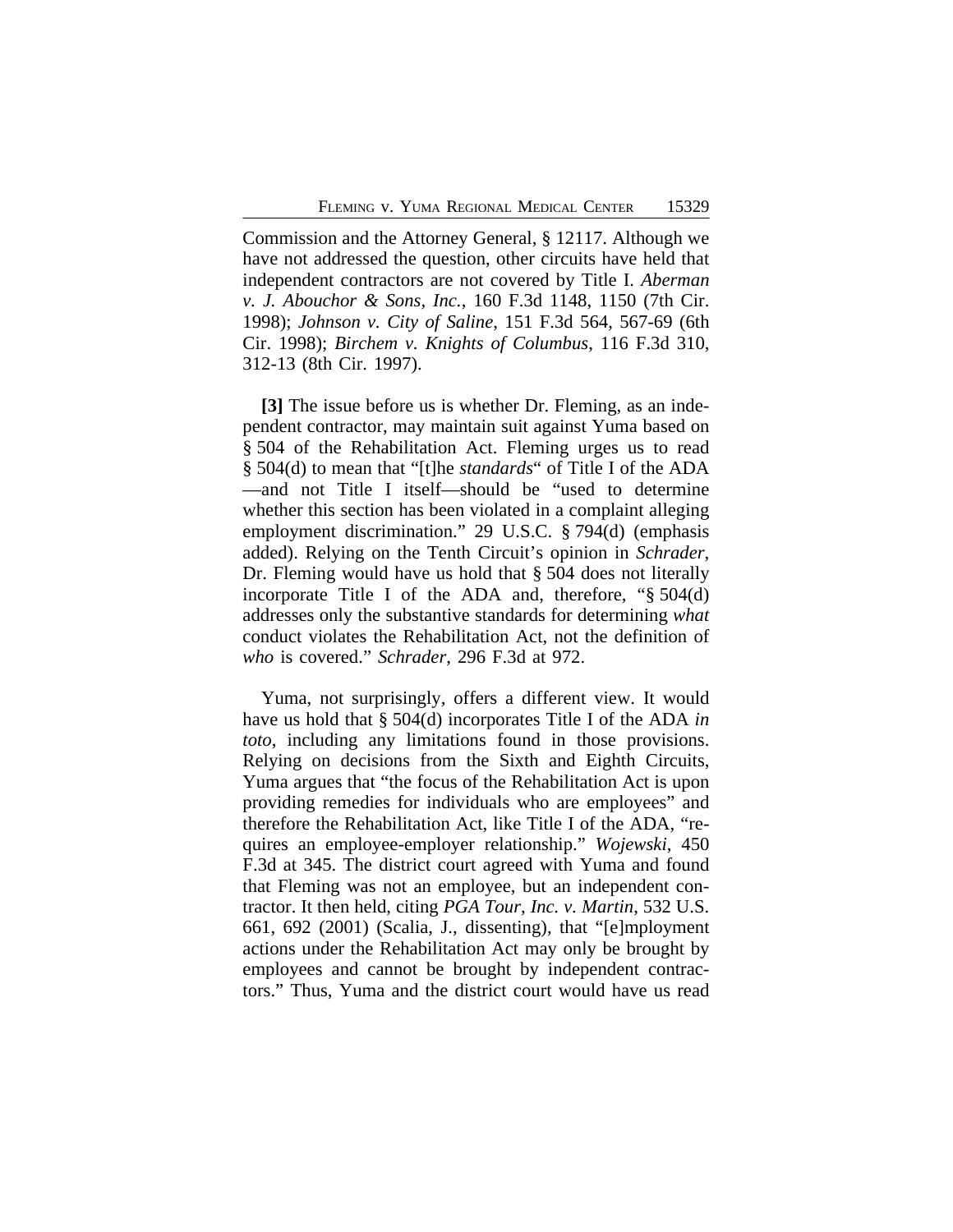Title I of the ADA into § 504(d) as though Title I had been incorporated on a jot-for-jot basis.

# III

Although the matter is not entirely free from doubt, we agree with Dr. Fleming that he is covered by the Rehabilitation Act even though he is an independent contractor. We reach this conclusion for several reasons.

## A

**[4]** First, the scope of the Rehabilitation Act is broader than the ADA.**<sup>3</sup>** The Rehabilitation Act covers any "otherwise qualified individual" who has been "excluded from the participation in, or denied the benefits of, or . . . subjected to discrimination under any program or activity receiving Federal financial assistance." 29 U.S.C. § 794(a). The Rehabilitation Act covers any program receiving federal funds. The Act carefully defines "program or activity" as "*all* of the operations of" state instrumentalities, colleges and universities, local education agencies, and "an entire corporation, partnership, or other private organization, or an entire sole propri-

**<sup>3</sup>**We note that the Rehabilitation Act and the ADA appear to rely on different constitutional footings, which may explain the difference in scope. The Rehabilitation Act, at least insofar as it applies to private entities, draws on Congress's conditional spending power. U.S. CONST. art. I, § 8, cl. 1. *See* 29 U.S.C. § 794(a) (regulating "any program or activity receiving Federal financial assistance"); *Constantine v. Rectors and Visitors of George Mason Univ.*, 411 F.3d 474, 491 (4th Cir. 2005) (explaining that § 504 of the Rehabilitation Act "invokes Congress' power under the Spending Clause to place conditions on the grant of federal funds.' " (quoting *Barnes v. Gorman*, 536 U.S. 181, 186 (2002))) (citation omitted); *see also Barnes*, 536 U.S. at 189-90 & n.3. The ADA derives from Congress's power under the Commerce Clause. U.S. CONST. art. I, § 8, cl. 3; *see* 42 U.S.C. § 12111(5) (" 'employer' means a person engaged in an industry affecting commerce"); *United States v. Miss. Dep't of Pub. Safety*, 321 F.3d 495, 500 (5th Cir. 2003) (noting that "the ADA is an exercise of Commerce Clause power").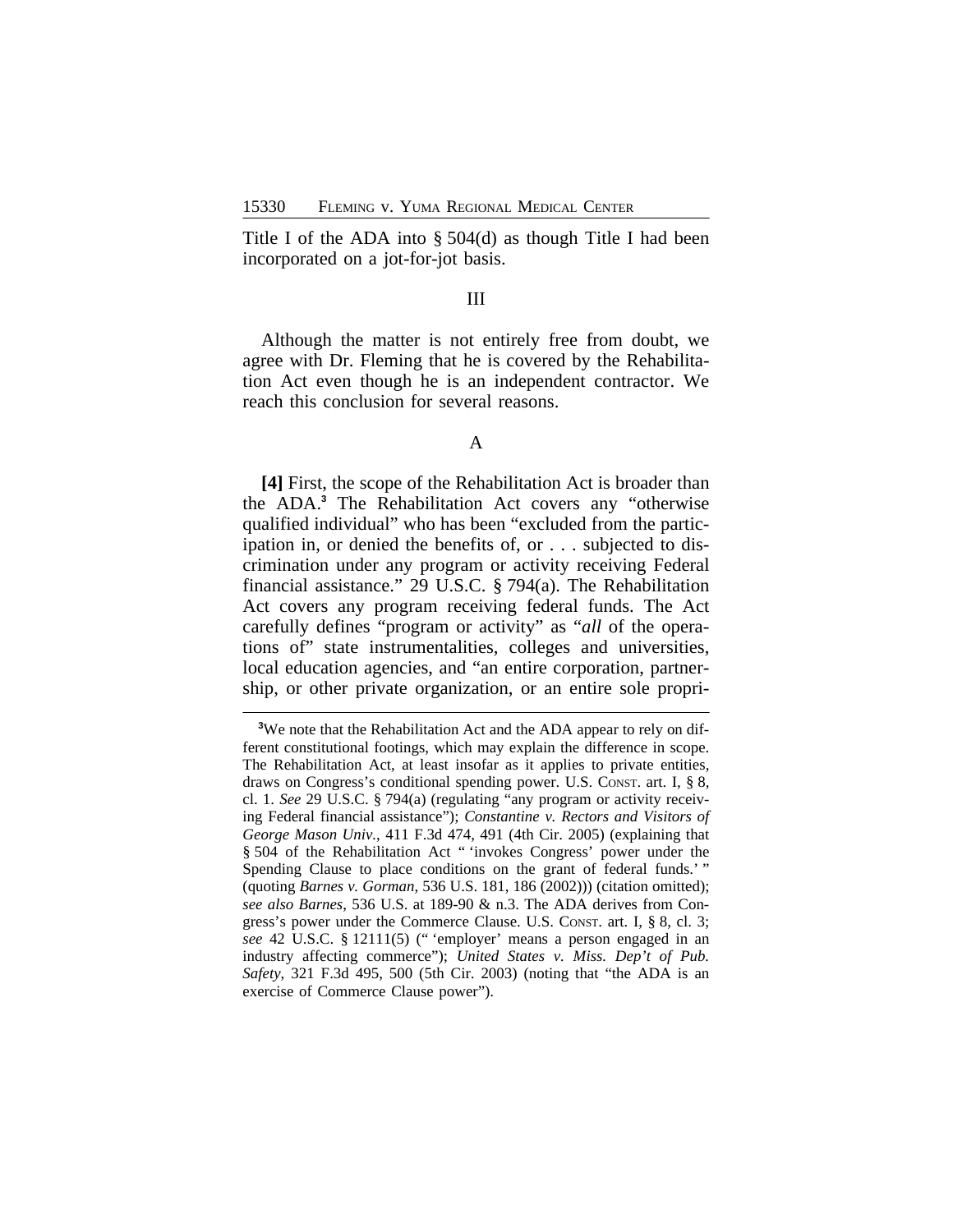etorship." 29 U.S.C. § 794(b) (emphasis added). This language has led us to interpret "program or activity broadly." *Sharer v. Oregon*, 581 F.3d 1176, 1178 (9th Cir. 2009) (quoting *Haybarger v. Lawrence County Adult Prob. & Parole*, 551 F.3d 193, 200 (3d Cir. 2008) (internal quotation marks omitted)). Thus, the Rehabilitation Act covers "all of the operations" of covered entities, not only those related to employment.

By contrast, Title I of the ADA prohibits "discriminat [ion] against a qualified individual . . . because of the disability of such individual in regard to job application procedures, the hiring, advancement, or discharge of employees, employee compensation, job training, and other terms, conditions, and privileges of employment." 42 U.S.C. § 12112. Title I covers all aspects of the employer-employee relationship, but unlike § 504 of the Rehabilitation Act, it does not cover other relationships, which are addressed elsewhere in the ADA. *See Zimmerman v. Or. Dep't of Justice*, 170 F.3d 1169, 1172, 1177-78 (9th Cir. 1999).

## B

**[5]** Second, Congress did not use language of incorporation when it referred to the ADA in § 504. Instead, Congress referred to the "*standards* used to determine whether [§ 504] has been violated in a complaint alleging employment discrimination." 29 U.S.C. § 794(d) (emphasis added). We think the choice of words is significant. The Supreme Court's decision in *Consolidated Rail Corp. v. Darrone* is instructive in this regard. Section 505 of the Rehabilitation Act provides that "[t]he remedies, procedures, and rights set forth in title VI of the Civil Rights Act of 1964 shall be available to any person aggrieved . . . by any recipient of Federal assistance . . . under section 794 of this title." 29 U.S.C. § 794a(a)(2). In *Consolidated Rail*, Conrail had refused to employ a locomotive engineer who had become disabled, although it did not find him unfit for employment. The engineer brought suit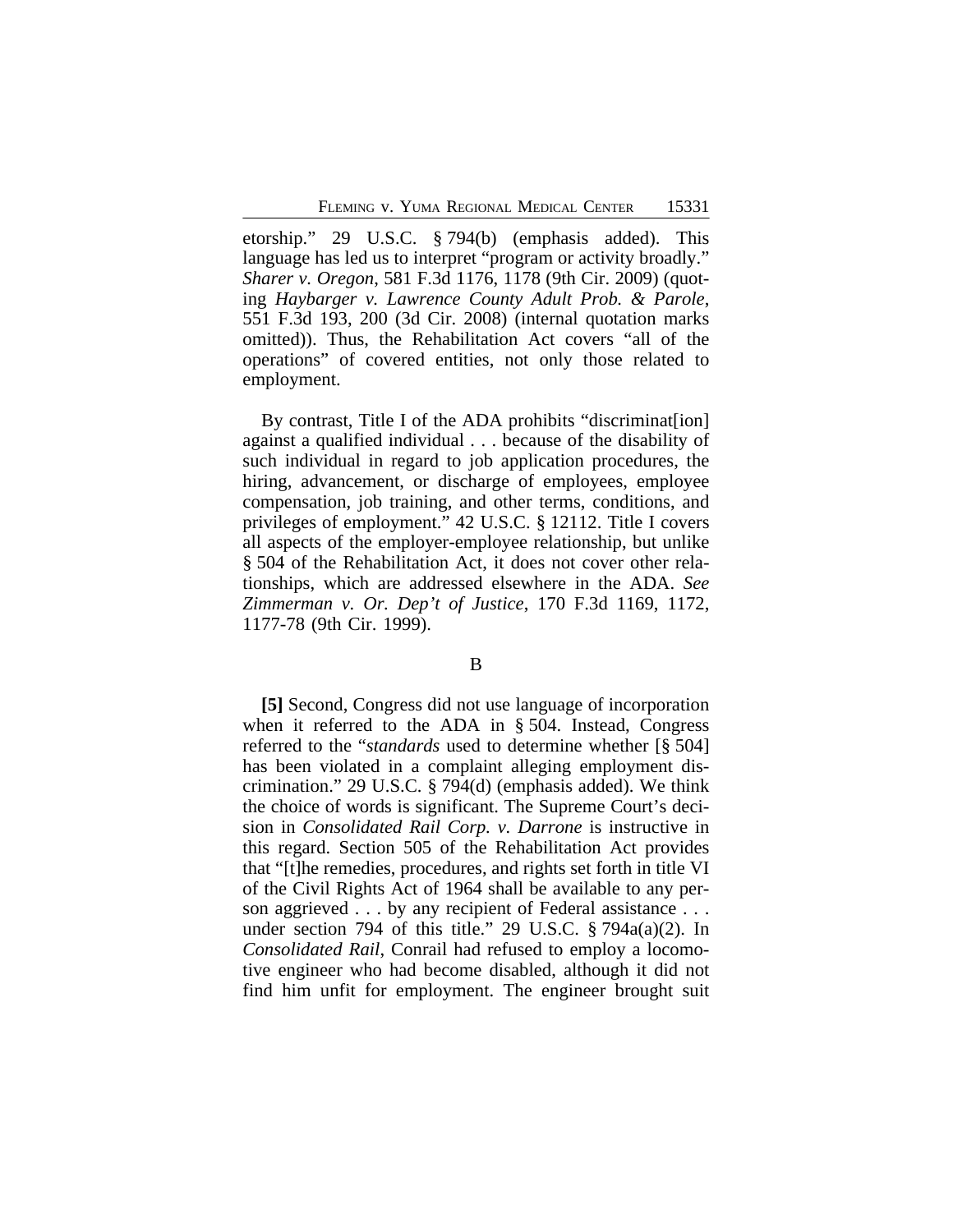under § 504. Conrail argued that § 604 of Title VI limited employment discrimination actions to those employers who received federal financial assistance so long as the "primary object of the Federal financial assistance is to provide employment." 42 U.S.C. § 2000d-3; *see* 465 U.S. at 628. Conrail argued that, because § 504 incorporated Title VI, employment discrimination actions under the Rehabilitation Act were limited to those programs receiving funds "to provide employment" and, since the primary objective of the federal assistance received by Conrail was not to provide employment, the engineer could not bring suit under § 504. The Court rejected Conrail's argument:

It is clear that § 504 itself contains no such limitation. Section 504 neither refers explicitly to § 604 nor contains analogous limiting language; rather, that section prohibits discrimination against the handicapped under '*any* program or activity receiving Federal financial assistance.' And it is unquestionable that the section was intended to reach employment discrimination.

# 465 U.S. at 632 (footnote omitted).

**[6]** The Court in *Consolidated Rail* pointed to two facts: (1) § 504 had a broad definition of covered programs, and (2) although § 504 referred to Title VI, it did not refer "explicitly" to language in § 604 that would have restricted its scope. Similarly, we can find no language in § 504(d) that explicitly adopts those sections of Title I that would restrict the scope of the Rehabilitation Act. When Congress said that the Rehabilitation Act should use the "standards" applicable to employment discrimination claims brought under Title I, we think Congress meant for us to refer to Title I for guidance in determining whether the Rehabilitation Act was violated, but we do not think that Congress meant to restrict the coverage of the Rehabilitation Act.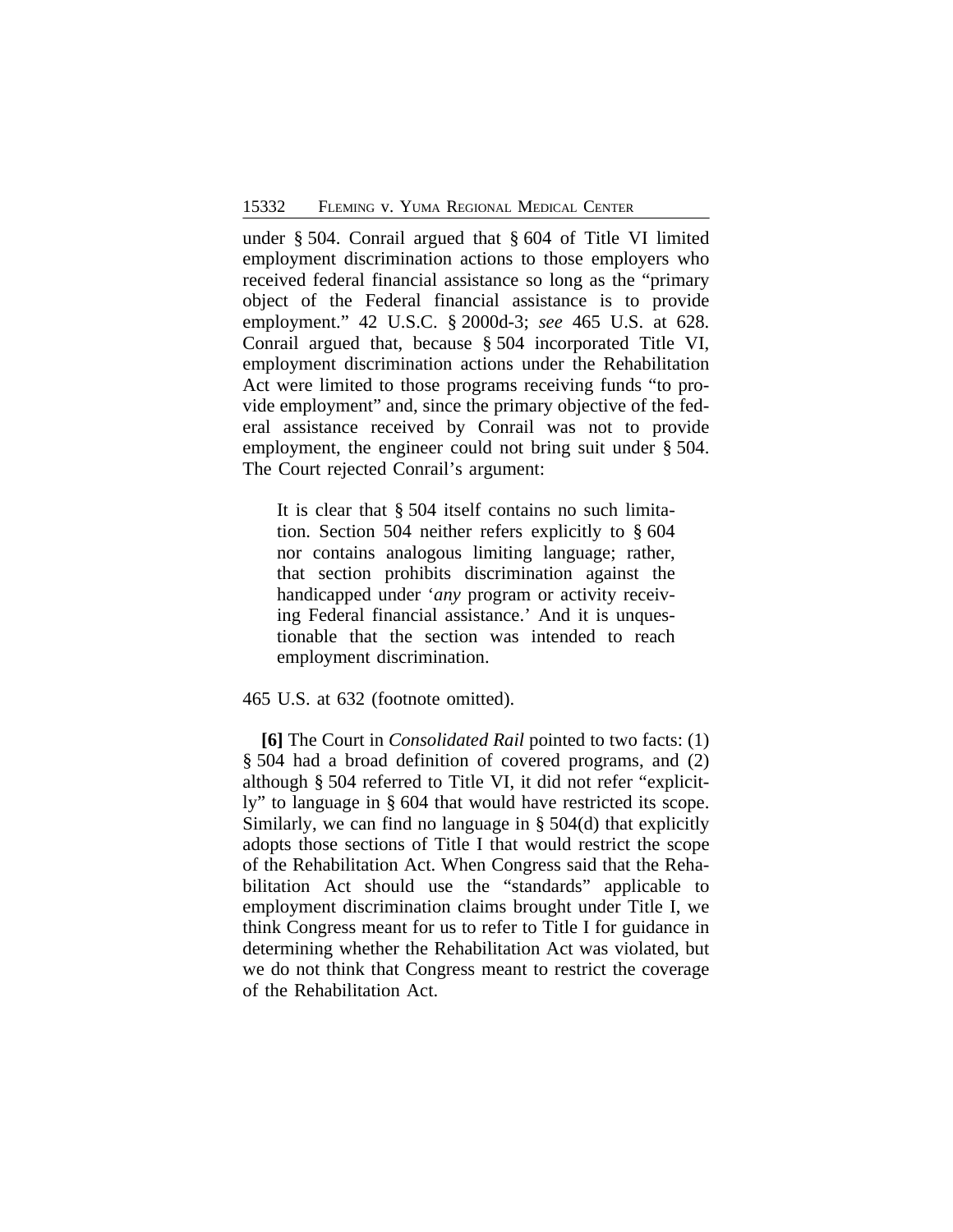**[7]** In *Zimmerman v. State Department of Justice*, 170 F.3d 1169 (9th Cir. 1999), we dealt with a similar issue to that presented in *Consolidated Rail* and here: Whether Title II of the ADA, by referring to the Rehabilitation Act, either expressly or impliedly incorporated that act into the ADA. *See* 42 U.S.C. § 12133 (adopting the "remedies, procedures, and rights set forth in section 794a of Title 29"). We held that "Congress' choice to incorporate one section of the Rehabilitation Act, which provides certain procedures, does not demonstrate that Congress also intended to incorporate the rest of the Rehabilitation Act's substance." 170 F.3d at 1179. Following *Zimmerman's* lead, we decline to hold that because § 504(d) refers to Title I of the ADA, the ADA somehow narrows the scope of § 504(a). As we observed there, under the Rehabilitation Act, "[d]iscrimination is prohibited under any program or activity that receives such [Federal financial] assistance. This focus naturally encompasses the entire operation of the program or activity, for its federal funding may well flow into compensation for employees," and, we would add, for independent contractors as well. *Id.* at 1181.

 $\mathcal{C}$ 

**[8]** Third, jot-for-jot incorporation would substantially narrow the scope of the Rehabilitation Act in other ways as well. For example, the ADA's definition of employer, which "means a person engaged in an industry affecting commerce who has 15 or more employees,"  $42 \text{ U.S.C. }$  \$ 12111(5), would, under Yuma's theory, now govern employment discrimination claims under the Rehabilitation Act. But incorporating that standard would significantly limit the availability of employment discrimination claims under the Rehabilitation Act, a result that seems at odds with Congress's broad definition of "program[s] and activit[ies]" covered by the Rehabilitation Act. 29 U.S.C. § 794(b). Without additional direction from Congress, we are hesitant to reduce the express scope of the Rehabilitation Act by wholesale adoption of definitions from another act. *See Gross v. FBL Fin. Servs., Inc.*, 129 S.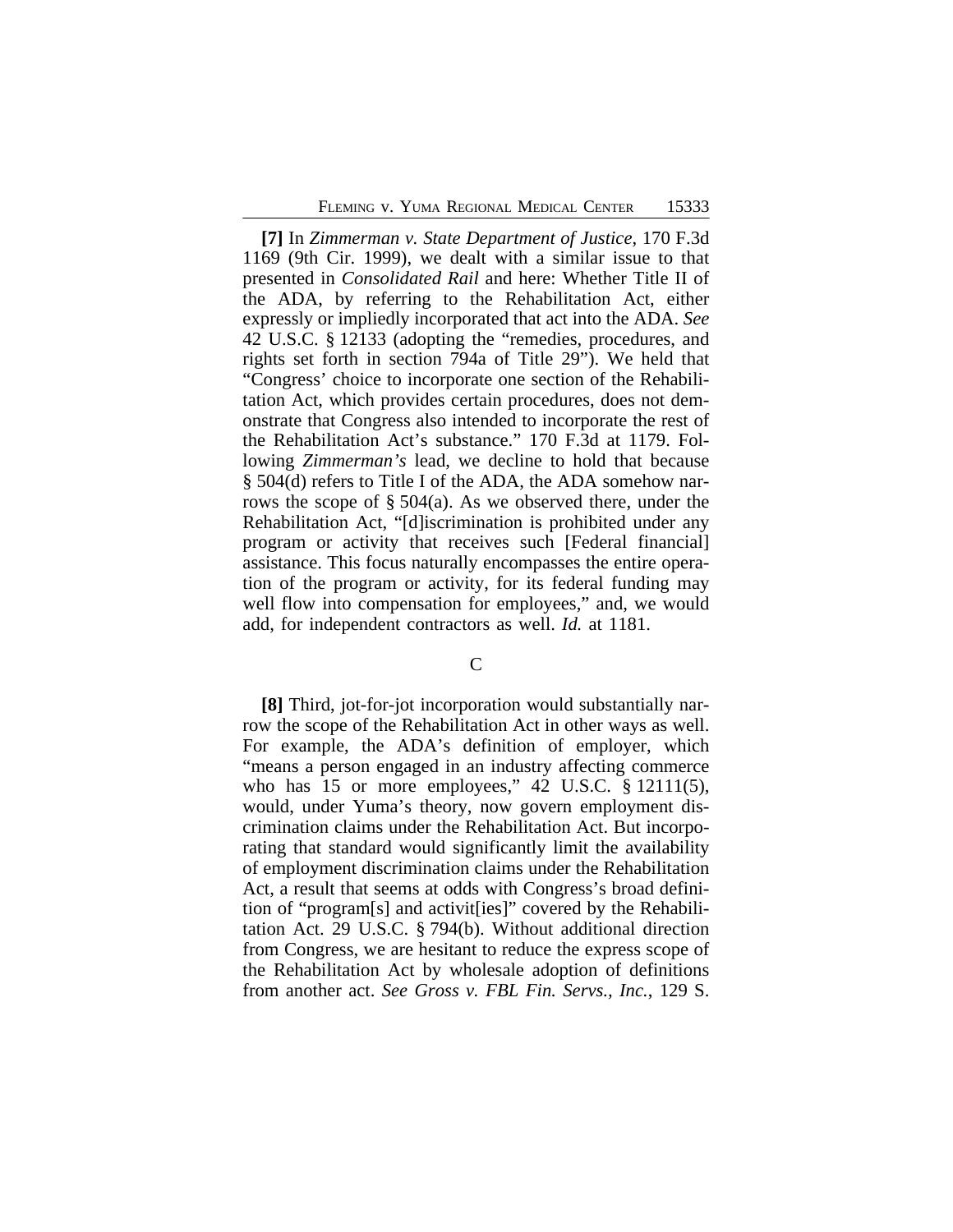Ct. 2343, 2349 (2009) ("When conducting statutory interpretation, we 'must be careful not to apply rules applicable under one statute to a different statute without careful and critical examination.' " (quoting *Fed. Express Corp. v. Holowecki*, 128 S. Ct. 1147, 1153 (2008))). Ironically, if we adopted the district court's and Yuma's position, we would have to conclude that Congress narrowed the Rehabilitation Act by adopting the ADA. That conclusion contradicts the plain import of those acts, and we decline to go down that road without a clearer indication that Congress wanted us to.

**[9]** We find the reasoning of the Tenth Circuit persuasive. In *Schrader v. Ray*, the issue was whether § 504(d) of the Rehabilitation Act incorporated the ADA's " 'fifteen or more employees' definition of employer as a limitation on the definition of entities covered by the Rehabilitation Act." 296 F.3d at 971. Deciding that it did not, the court adopted the reasoning from *Johnson v. N.Y. Hospital*, 897 F. Supp. 83 (S.D.N.Y. 1995):

In enacting the 1992 amendment of the Rehabilitation Act, Congress intended that the standard of "reasonable accommodations" that employers must make under the ADA would serve as the standard in actions alleging Rehabilitation Act violations in the employer-employee context. . . . What the amendment does not state is that the standards of the ADA are to be used to determine whether an employer is even subject to the Rehabilitation Act in the first instance.

*Schrader*, 296 F.3d at 972 (quoting *Johnson*, 897 F. Supp. at 86). The Tenth Circuit concluded that § 504(d) "addresses only the substantive standards for determining *what* conduct violates the Rehabilitation Act, not the definition of *who* is covered under the Rehabilitation Act." 296 F.3d at 972.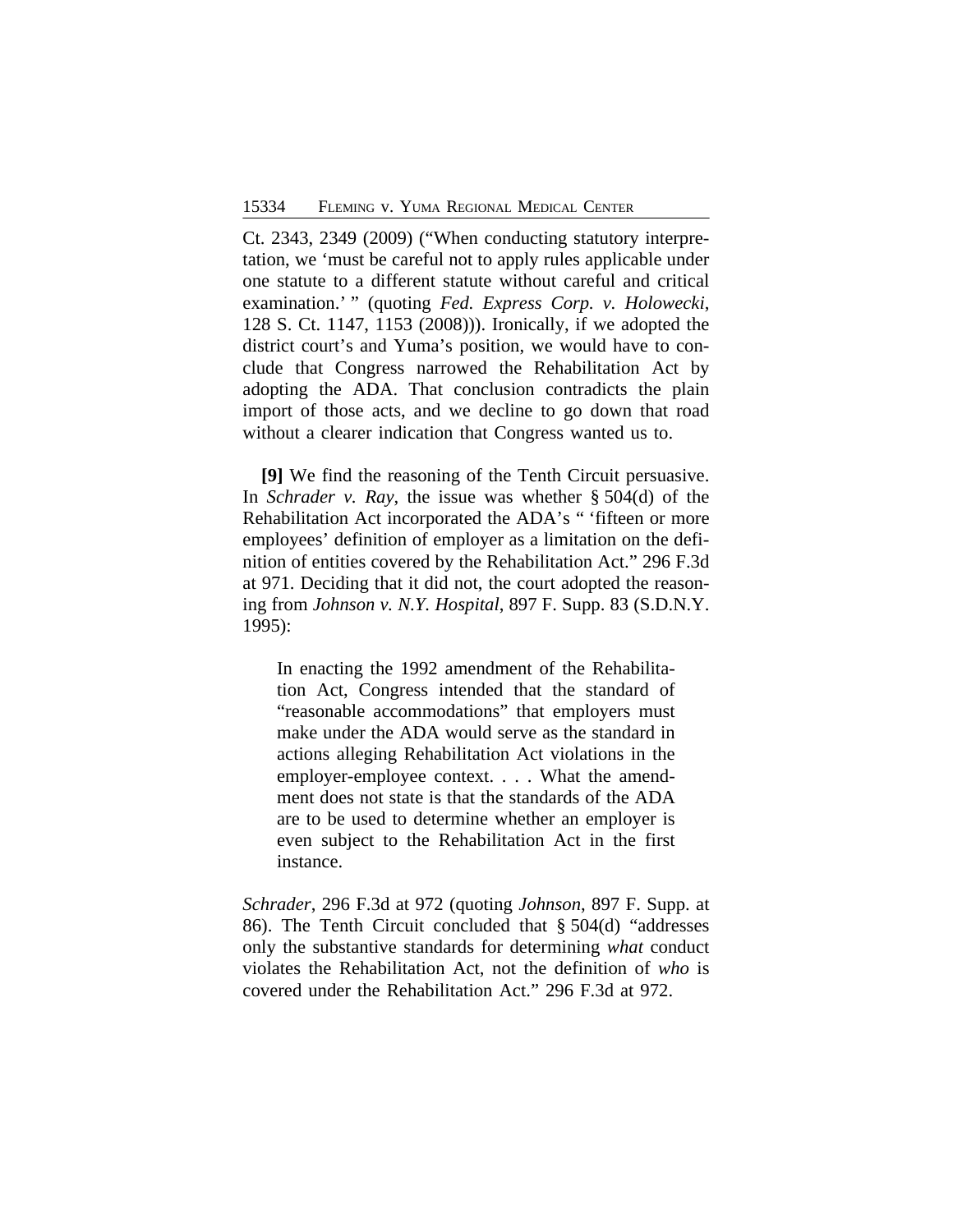Latching on to the word "substantive," Yuma argues that we are bound by the Supreme Court's more recent decision in *Arbaugh v. Y & H Corp.*, 546 U.S. 500 (2006), in which the Court held that the fifteen-employee qualification in Title VII's definition of employer is "substantive." Yuma contends that: (1) Section 504(d) incorporates Title I's substantive requirements; (2) *Arbaugh* holds that the definition of "employer" is substantive; (3) therefore, § 504 incorporates Title I's definition of "employer." Yuma's argument has two problems. First, Yuma places undue weight on the term "substantive," a term that does not appear in  $\S$  504(d). It is true that other circuits have sensibly described the standards referred to in § 504(d) as "substantive,"<sup>4</sup> but that descriptive term tells us little about the scope of the Rehabilitation Act.

The other problem with Yuma's argument is that it equivocates two meanings of "substantive": substantive as opposed to jurisdictional, and substantive as opposed to procedural. In *Arbaugh*, the Supreme Court examined whether Title VII's definition of "employer" as an entity that employs fifteen or more employees is jurisdictional or a "substantive ingredient of a Title VII claim." 546 U.S. at 503. The Court concluded that the fifteen-or-more-employees requirement concerns the substantive adequacy of the claim and was not a prerequisite for establishing subject matter jurisdiction. *Id.* at 504. However, the Supreme Court's conclusion that Title VII's definition of employer is substantive rather than jurisdictional does not force the conclusion that the definition is "substantive" rather than "procedural," or something else. These are different contrast classes.**<sup>5</sup>** That the Supreme Court determined that

**<sup>5</sup>**As a simple example, one must recognize when seeking directions that right rather than left doesn't necessarily also mean right rather than wrong.

**<sup>4</sup>** *See McDonald v. Pa. Dep't of Pub. Welfare*, 62 F.3d 92, 95 (3d Cir. 1995) ("Whether suit is filed under the Rehabilitation Act or under the Disabilities Act, the substantive standards for determining liability are the same."); *Myers v. Hose*, 50 F.3d 278, 281 (4th Cir. 1995) ("[W]hether suit is filed against a federally-funded entity under the Rehabilitation Act or against a private employer under the ADA, the substantive standards for determining liability are the same.").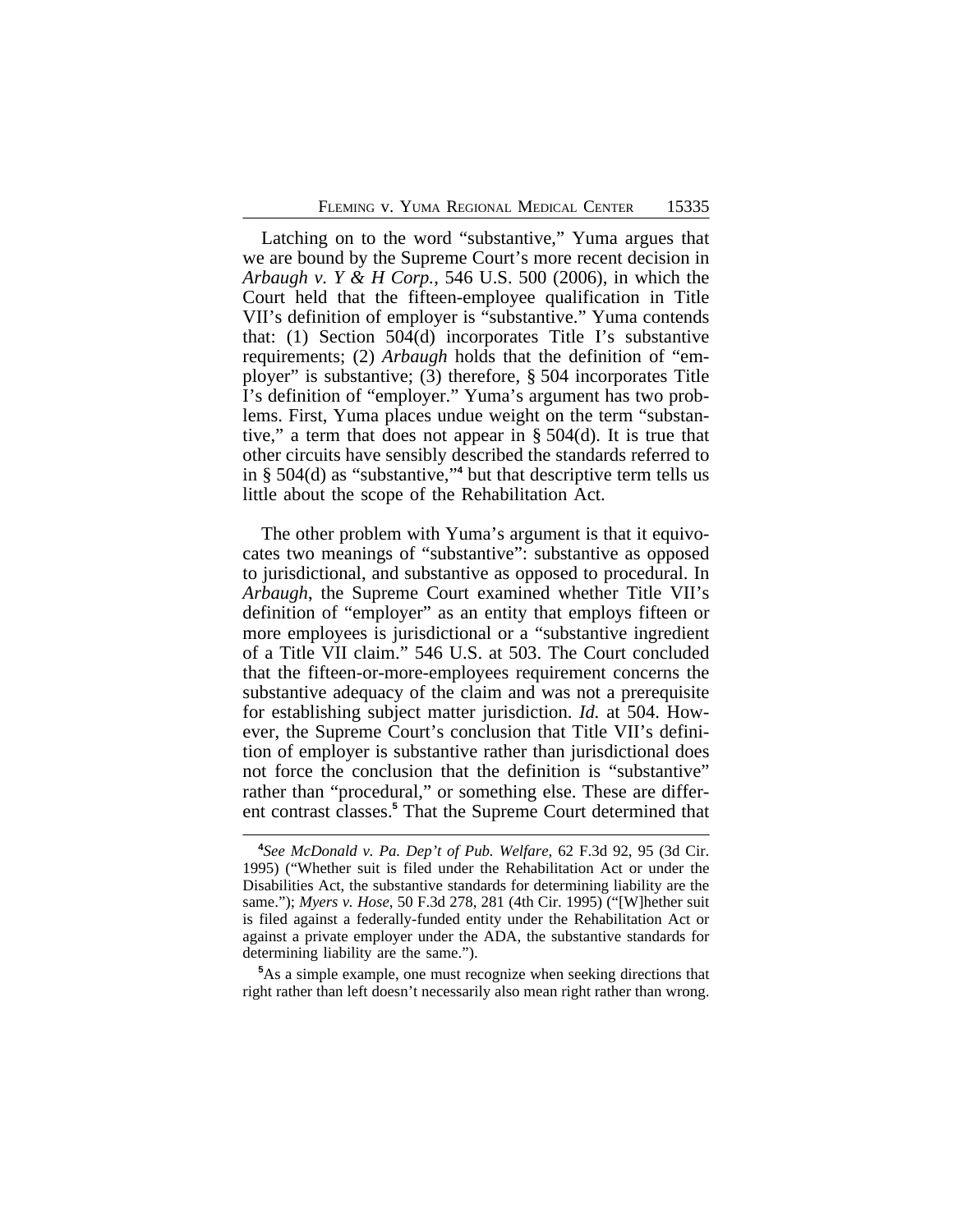the fifteen-employee requirement is a "substantive ingredient" of a Title VII claim does not tell us whether the ADA's definition of employer is part of the ADA's substantive standard for determining when discrimination occurs. *Arbaugh*, therefore, did not address, let alone answer the question before us.

D

Fourth, if we adopted Yuma's reading, there would be substantial duplication between the Rehabilitation Act and the ADA—perhaps inconsistent duplication—in the definitions of key terms. Section 504 refers to 29 U.S.C. § 705(20) for a definition of the term "individual with a disability." Section 705(20) defines that term generally and then creates certain exclusions. It addresses employment in two specific cases. In § 705(20)(C)(v), the Rehabilitation Act provides that "[f]or purposes of [29 U.S.C. §§ 793 and 794] as such sections relate to employment, the term 'individual with a disability' does not include any individual who is an alcoholic" if alcoholism prevents the individual from performing his duties. And § 705(20)(D), for purposes of employment, similarly excludes persons who have a "currently contagious disease or infection" if the disease or infection would "constitute a direct threat to the health or safety" of others. 29 U.S.C.  $§ 705(20)(D).$ 

Title I of the ADA has its own provisions relating to "infectious and communicable diseases," 42 U.S.C. § 12113(d), and illegal use of drugs and alcohol, 42 U.S.C. § 12114. If Yuma is correct that Title I is incorporated into the Rehabilitation Act, then either the ADA's exclusions for communicable diseases and illegal use of drugs and alcohol displace the Rehabilitation Act's own exclusions, or we have to harmonize parallel sections. We have not undertaken a side-by-side comparison of the Rehabilitation Act's provisions with those of the ADA in these areas, but the duplication suggests that Congress has established two parallel schemes, which counsels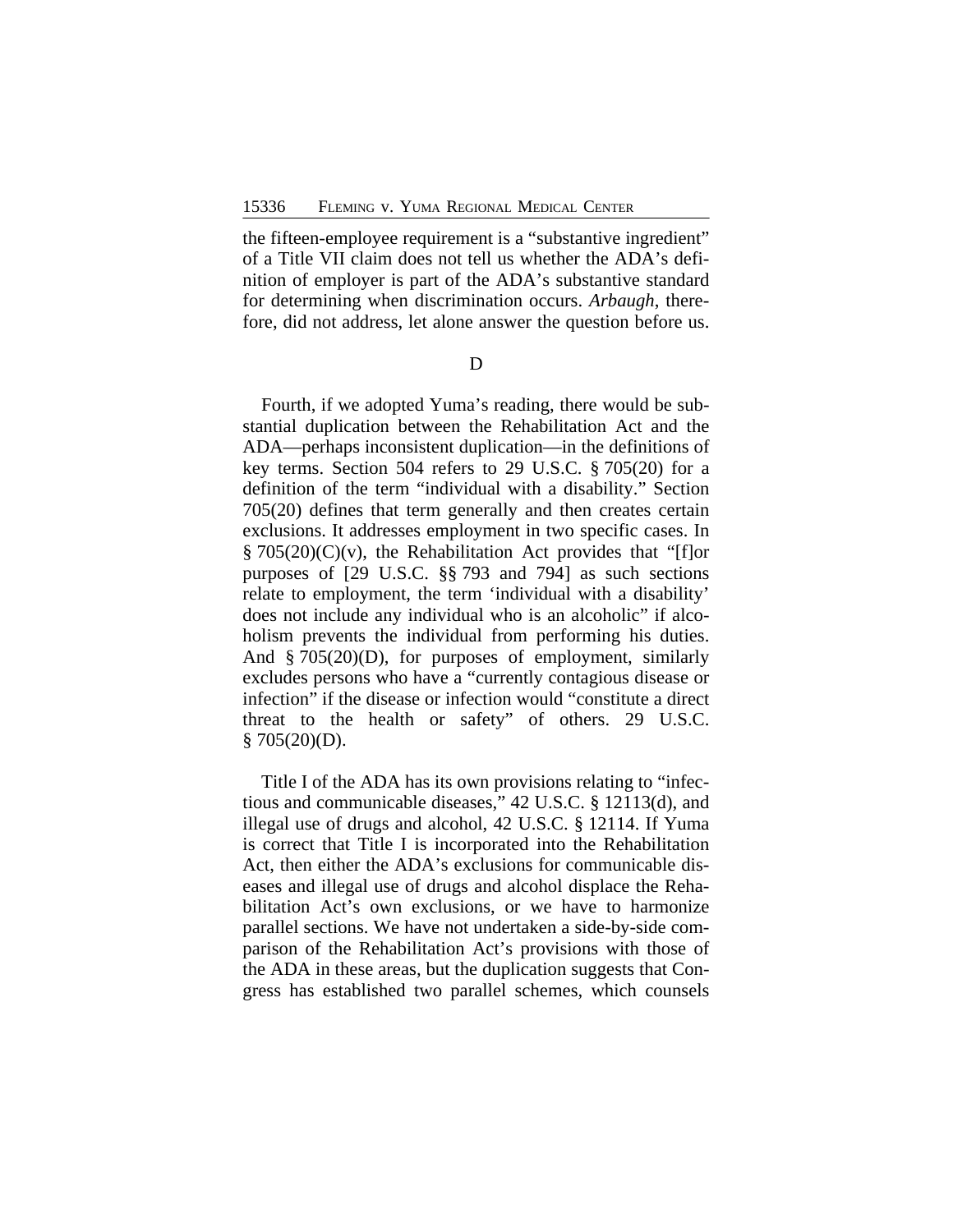against finding that Congress created one scheme and then displaced it with a second, duplicative scheme.

E

We recognize that our decision puts us in conflict with the Sixth and Eighth Circuits. With all due respect, we do not find their analysis of the Rehabilitation Act persuasive. In contrast to the Tenth Circuit's decision in *Schrader*, the Eighth Circuit held that § 504(d) does incorporate the ADA's employeeemployer requirement into the Rehabilitation Act. *Wojewski v. Rapid City Reg'l Hosp., Inc.*, 450 F.3d 338, 345 (8th Cir. 2006). Its brief discussion noted: "Given the similarity between Title I and the Rehabilitation Act, absent authority to the contrary, we construe both to apply to an employeeemployer relationship and decline [the] appellant's invitation to extend coverage of the Rehabilitation Act to independent contractors." *Id.* In our view, however, there is no need here to "extend" the Rehabilitation Act; its language is broad enough to cover employees and independent contractors alike. In this respect, Title I and § 504 are quite different. Section 504 does not even mention employment, while Title I deals exclusively with employment. *Zimmerman*, 170 F.3d at 1176- 77. We thus do not find the Eighth Circuit's cursory comparison of § 504 and Title I to be persuasive evidence that the Rehabilitation Act excludes independent contractors.**<sup>6</sup>**

The Sixth Circuit also incorporated, albeit indirectly, the

<sup>&</sup>lt;sup>6</sup>The district court and Yuma rely on a statement in Justice Scalia's dissent in *PGA Tour* that Title I "does not protect independent contractors." 532 U.S. at 692 (Scalia, J., dissenting). The statement, of course, is entirely unexceptional. Title I of the ADA is about employment. *See Zimmerman*, 170 F.3d at 1176 ("Title I contains detailed and comprehensive employment provisions"). The question here is whether the Rehabilitation Act's reference to Title I binds the Rehabilitation Act to the same meaning. For the reasons we have described above, we do not think Justice Scalia's bare observation in his dissent in *PGA Tour* informs the discussion.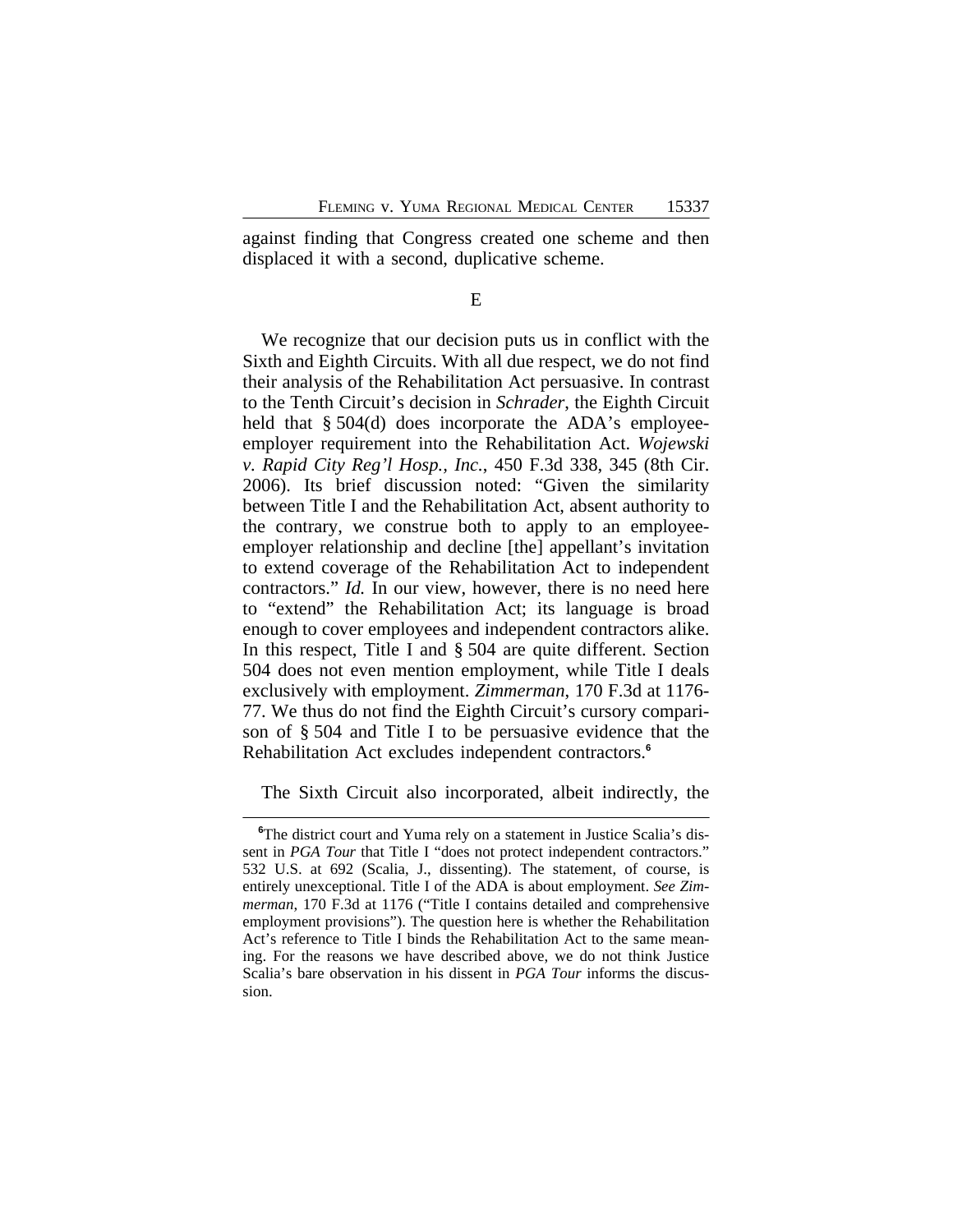ADA's limitation into the Rehabilitation Act, holding that "individuals who do not otherwise meet the [Title VII] statutory definition of 'employer' cannot be held liable under the Rehabilitation Act's anti-retaliation provision." *Hiler v. Brown*, 177 F.3d 542, 547 (6th Cir. 1999). As an initial matter, the Sixth Circuit's decision in *Hiler* is of dubious relevance to this case because the claim in *Hiler* was brought under § 501 of the Rehabilitation Act—not § 504. *See id.* at 545. Additionally, at issue in *Hiler* was whether the Rehabilitation Act created a private cause of action against supervisors in their individual capacities for retaliation. *Id.* at 543. In concluding that it did not, the Sixth Circuit noted that the ADA and Rehabilitation Act "borrowed the definition of 'employer' from Title VII" and therefore if an individual does not meet the Title VII definition of employer, he cannot be liable under the Rehabilitation Act's anti-retaliation provision. *Id.* at 546 n.5, 547. Though *Hiler* states that the Rehabilitation Act borrowed the definition of employer from Title VII, § 504 specifically defines the entities to which it applies, and does not address employers. *See* 29 U.S.C. §§ 705(20), 794(a), (b). In short, *Hiler* does not speak to the issue in the case before us, and to the extent it does, we are not moved by its analysis.

Finally, although we have rejected it, we recognize that there is some force to the position taken by the district court and Yuma and endorsed by the Eighth and Sixth Circuits. Section 504(d) plainly refers us to Title I of the ADA "as such sections relate to employment." We recognize that such language of referral might be read to suggest that Title I was to be incorporated jot-for-jot into employment discrimination actions brought under the Rehabilitation Act. We also acknowledge that jot-for-jot incorporation is in some respects easier to administer than a selective regime. But our own administrative convenience is not a factor in determining what Congress meant, and for the reasons discussed we have concluded that this is not the best reading of the Rehabilitation Act.